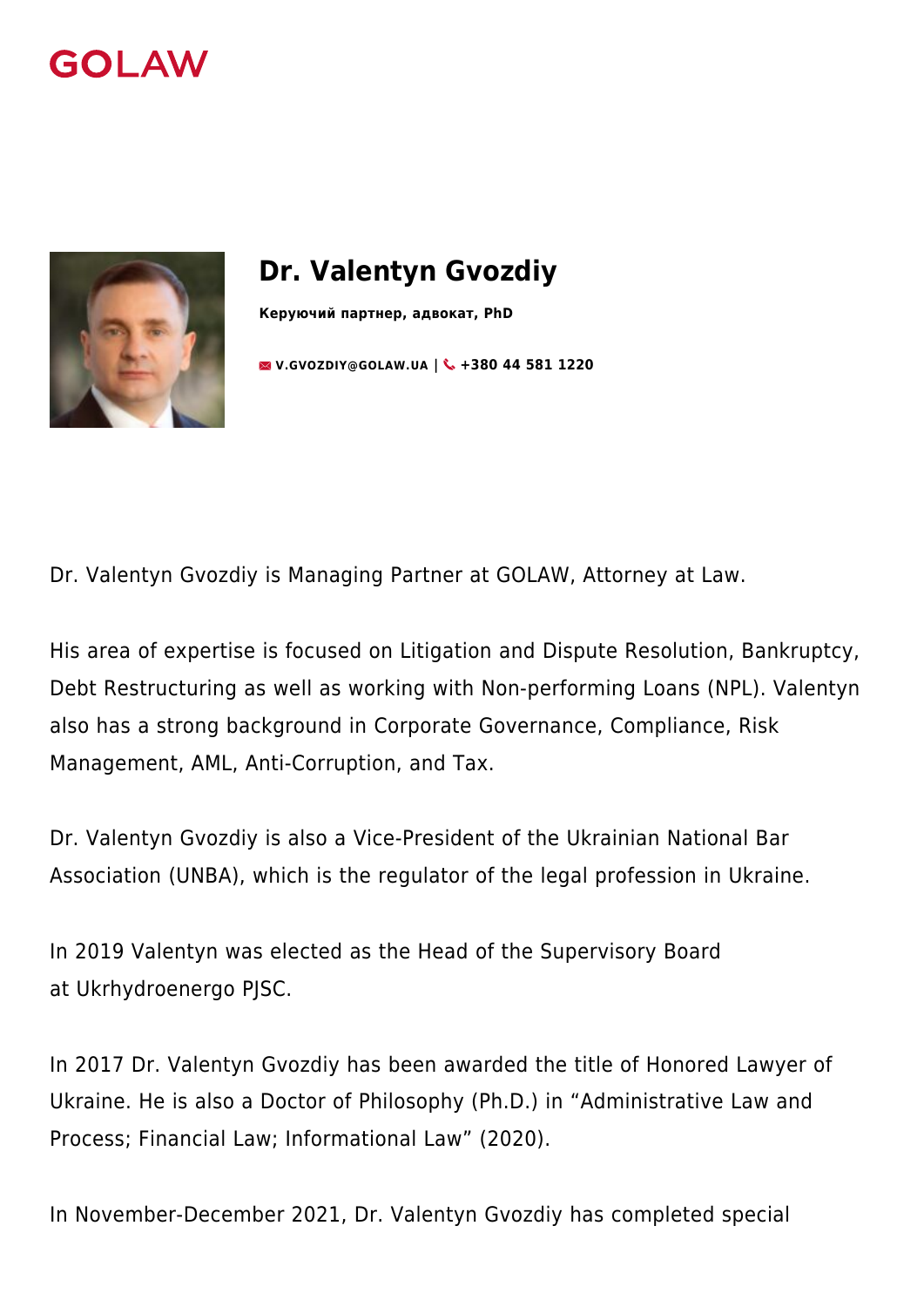programs in Corporate Governance at Harvard Business School. The purpose of the agenda was to acquire new knowledge and skills in the field of Corporate Governance.

As a result of his studies, Dr. Valentyn Gvozdiy received Harvard Business School Corporate Director certificate. The program of the study consisted of four courses: Making Corporate Boards More Effective; Audit Committees in a New Era of Governance; Compensation Committees: New Challenges, New Solutions; Risk Management for Corporate Leaders.

The course "Making Corporate Boards More Effective" included studying the latest practices in implementing supervisory boards' functions; enhancing the level of corporate governance and decision-making that contribute to the company's longterm success; ways to improve interaction and relationships with shareholders and company management.

The course "Audit Committees in a New Era of Governance" included studying new-day practices of audit committees of supervisory boards, ways to increase their strategic contribution to the company; methods of improving the procedure for developing a financial reporting strategy, and overseeing the functions of financial reporting, accounting, and risk management; ways to increase the level of transparency and quality of audit and financial reporting.

The course "Compensation Committees: New Challenges, New Solutions" included studying critical market issues and regulation of incentive and compensation programs for company officials to achieve the maximum economic performance of companies; research of the best methods of reconciling the remuneration of top managers with the business strategy and goals of the company.

The course "Risk Management for Corporate Leaders" included studying the most innovative practices for assessing and managing unforeseen crises; making and implementing management decisions to reduce the likelihood of adverse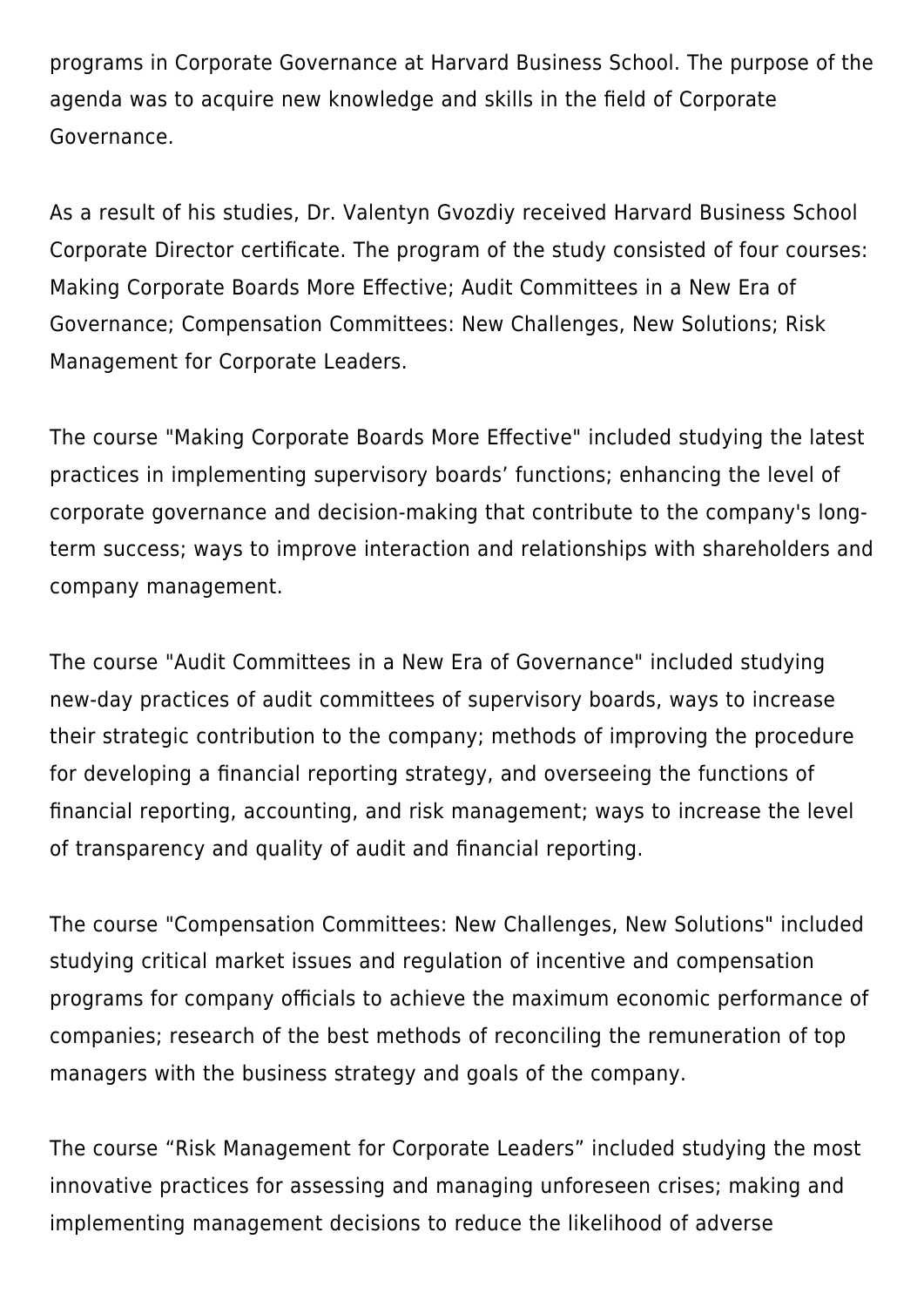aftermaths and minimize possible losses.

[block] [/block] [block]

[/block] [block type = intro]

"Criminal Law in Ukraine" is the first and only information hub in Ukraine in the field of criminal law, powered by GOLAW leading attorneys.



[/block]

#### **Практики**

- [Захист в антикорупційній сфері](#page--1-0)
- [Комплаєнс, корпоративне управління та управління ризиками](#page--1-0)
- [Відновлення платоспроможності та банкрутство](#page--1-0)
- [Кримінальне право](#page--1-0)
- [Взаємодія з державними органами \(GR\)](#page--1-0)
- [Реструктуризація та врегулювання проблемної заборгованості](#page--1-0)
- [Вирішення судових спорів](#page--1-0)
- [Послуги для власників бізнесу та приватних клієнтів](#page--1-0)
- [Податкове право](#page--1-0)

## **Сектори економіки**

[Агробізнес](#page--1-0)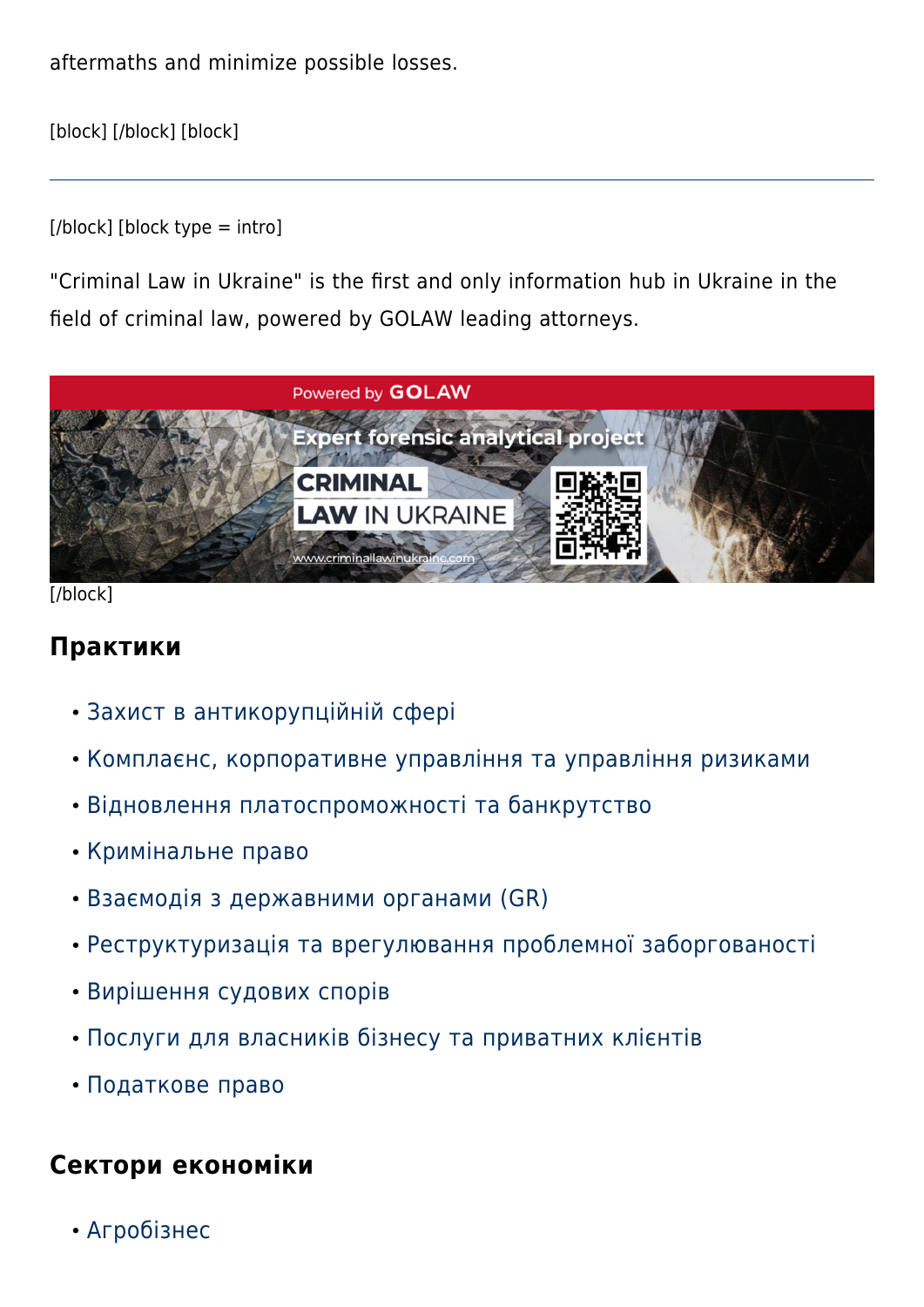- [Авіація](#page--1-0)
- [Хімічна промисловість](#page--1-0)
- [Будівництво і нерухомість](#page--1-0)
- [Енергетика і природні ресурси](#page--1-0)
- [Фінансові установи](#page--1-0)
- [Інформаційні технології](#page--1-0)
- [Виробництво та промисловість](#page--1-0)
- [Медіа та телекомунікації](#page--1-0)
- [Медицина та фармацевтика](#page--1-0)
- [Ритейл та FMCG](#page--1-0)
- [Транспорт та інфраструктура](#page--1-0)

## **Освіта**

- Юридичний факультет Чернівецького національного університету ім. Ю. Федьковича (Україна)
- ICA Professional Postgraduate Diploma з курсу "Корпоративне управління, ризик-менеджмент, комплаєнс", Manchester Business School (Великобританія)
- Науковий ступінь кандидата юридичних наук (доктора філософії) за спеціальністю «Адміністративне право і процес; фінансове право; інформаційне право»
- Cертифікат Корпоративного директора Harvard Business School
- Associated European Energy Consultants ([AEEC\)](https://www.aeec-online.com/)

### **Визнання**

The Legal 500 EMEA 2021 - рекомендований серед кращих юристів України у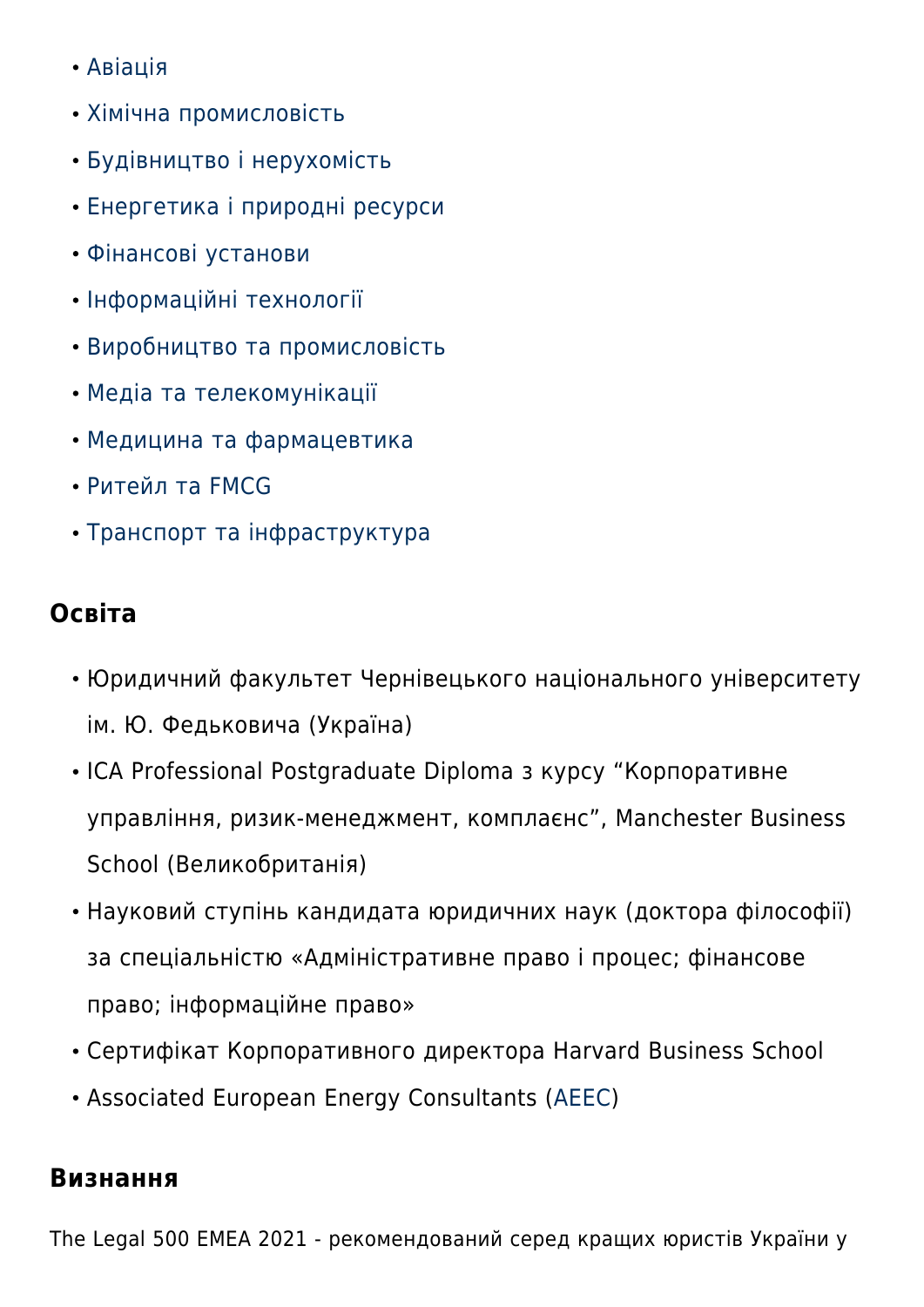наступних сферах: Банківське та фінансове право, Ринки капіталів, Вирішення судових спорів, Практика приватних клієнтів, Податкове право;

Best Lawyers in Ukraine 2022 - визнаний серед кращих юристів України у наступних сферах: Банківське та фінансове право, Корпоративне управління та комплаєнс, Корпоративне право, Взаємодія з державними органами (GR), Інвестиції, Земельне право, Вирішення судових спорів, Злиття та поглинання (M&A), Нерухомість, Податкове право;

Who's Who Legal 2021 - став єдиним адвокатом України, якого визнали провідним спеціалістом з вирішення спорів у сфері корпоративного оподаткування;

Ukrainian Law firms. A Handbook for Foreign Clients 2021 - визнаний серед кращих юристів України у наступних сферах: Оподаткування та трансфертне ціноутворення: консультування, Судова практика;

50 провідних юридичних фірм України - рекомендований серед кращих юристів України у наступних сферах: Вирішення податкових спорів та податкове консультування; Судова практика;

Юридична премія 2021 - визнаний юристом року з корпоративного управління.

### **Членство в організаціях**

- Заступник Голови Національної асоціації адвокатів України ([НААУ\)](https://unba.org.ua/)
- Палата адвокатів Берліна ([Rechtsanwaltskammer Berlin\)](https://www.rak-berlin.de/)
- Міжнародна асоціація юристів ([IBA](https://www.ibanet.org/))
- Американська торговельна палата ([ACC](http://www.chamber.ua/en))